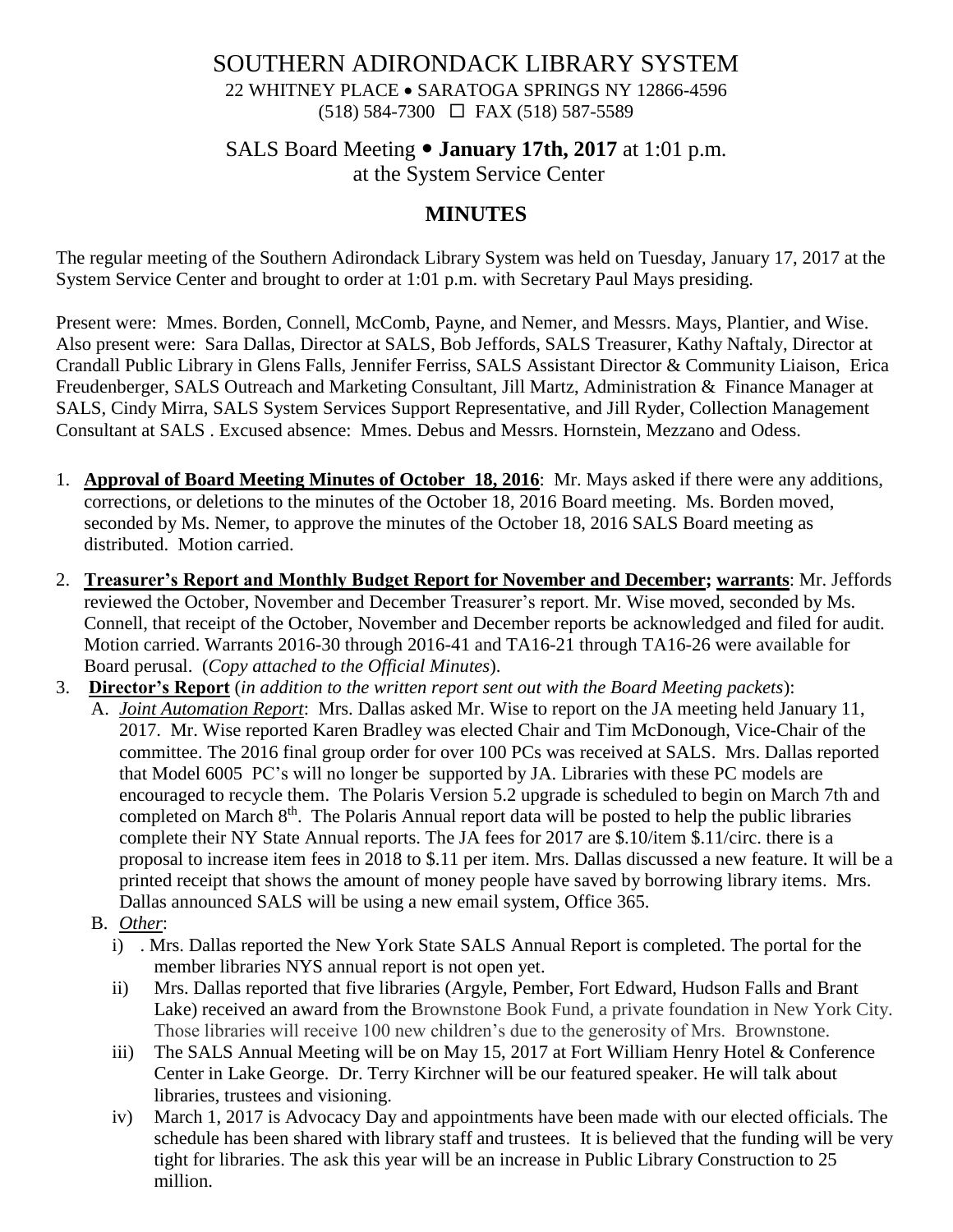*SALS Board Meeting Minutes, January 17, 2017……………………………………………………..……..2*

## 4. **Committee Reports**:

- A. *Audit & Finance*: Mr. Wise reported that SALS ended the year in good standing. At the end of 2016, SALS was under budget and able to add \$250,756 to the general cash reserve. This was due to various savings in salaries, benefits and the technology grant. Mr. Wise, from the Audit & Finance Committee, moved that a transfer in the amount of \$29,300 from the Seed Challenge Grant to the Construction Challenge grant be made. Motion carried.
- B. *Building*: Mr. Mays reported on the two separate Construction Grants explaining the difference between the NYS Construction grant and the SALS Construction Challenge Grant. Mrs. Dallas reported that Mr. Mays recused himself from reviewing and evaluation of the SALS Construction Challenge Grant.

Mrs. McComb presented the thirteen Construction Challenge Grants.-

- C. Argyle \$5,000 Bolton \$4,780 Horicon \$1,961 –Town of Ballston \$5,000 Cambridge \$5,000 Chester - \$5,000 – Crandall - \$3,000 - Long Lake - \$5,000 – Lake George - \$4,505 – Lake Pleasant - \$5,000 – Hadley-Luzerne - \$5,000 – Raquette Lake - \$5,000 – Schuylerville - \$5,000
- D. *Bylaws Committee*: No report.
- E. *Central Library Aid and Services*: No report
- F. *County Aid Coordinators*: No report
- G. *Library Services:* Mrs. McComb presented the Seed Challenge Grants Town of Ballston \$9,950, Town of Chester \$1,000, Galway \$9,638, Crandall \$10,000, Greenwich \$1,715, Lake George \$1,150, Schuylerville \$4,687, Waterford \$2,500.
- H. *Personnel*: No report
- I. *Trustee Nominating:* No report
- 5. **Unfinished Business:** None.

# 6. **New Business:**

- A. Mrs. McComb, Building committed representative moved the Construction Challenge Grants be approved as presented. Motion carried.
- B. Mrs. Dallas discussed the MVLS/SALS Security Policy and reported all staff and volunteers will need to read and sign portions of the policy. Mr. Plantier moved, seconded by Ms. Connell. Motion carried.
- C. Mr. Wise moved, seconded by Ms. Payne to approve the recommendation to increase the JA 2018 item fee to \$.11/item. Motion carried. (2016 JA fees \$.10/item and \$.10/circulation)
- D. Mr. Plantier asked if there was a way to keep a record of the hacking occurances and Mrs. Dallas said she will ask JA if this is possible.
- E. Mrs. Dallas presented the following travel and conference attendance requests to the Board: Sara Dallas to attend the Innovative Summit February 20 -22<sup>nd</sup> in Charleston, SC. Sara Dallas and Erica Freudenberger to attend ALA Advocacy Day May 1-2, 2017 in Washington DC. Sara Dallas, Erica Freudenberger and Jennifer Ferriss to attend the Pre NY Advocacy Day February 28, 2017 in Albany. Sara Dallas, Jennifer Ferriss, and Erica Freudenberger to attend NY Advocacy Day March 1, 2017 in Albany.

Ms. McComb moved, seconded by Ms. Nemer all of the travel requests approved. Motion carried.

- F. Mrs. Dallas presented and discussed the MVLS/SALS Joint Automation Information Security Policy, the FAQ and the Summary. Mr. Wise moved, seconded by Ms. Connell the policy be approved. Motion carried. The Security Policy will be distributed in February.
- G. Mrs. Dallas discussed the SALS Disaster Plan Policy. If an emergency took place, staff is aware of the steps involved to evacuate the building in a timely fashion and meet at a secured area taking account for those that were in the building that day. Ms. Payne moved, seconded by Ms. Borden the SALS Disaster Plan be approved. Motion carried.
- H. Mrs. Dallas presented the revised holiday calendar for 2017 and proposed the change for the Christmas holiday to be December 25 and 26 rather than December 22 and 25. Ms. Borden moved, Ms. Payne seconded. Motion carried.